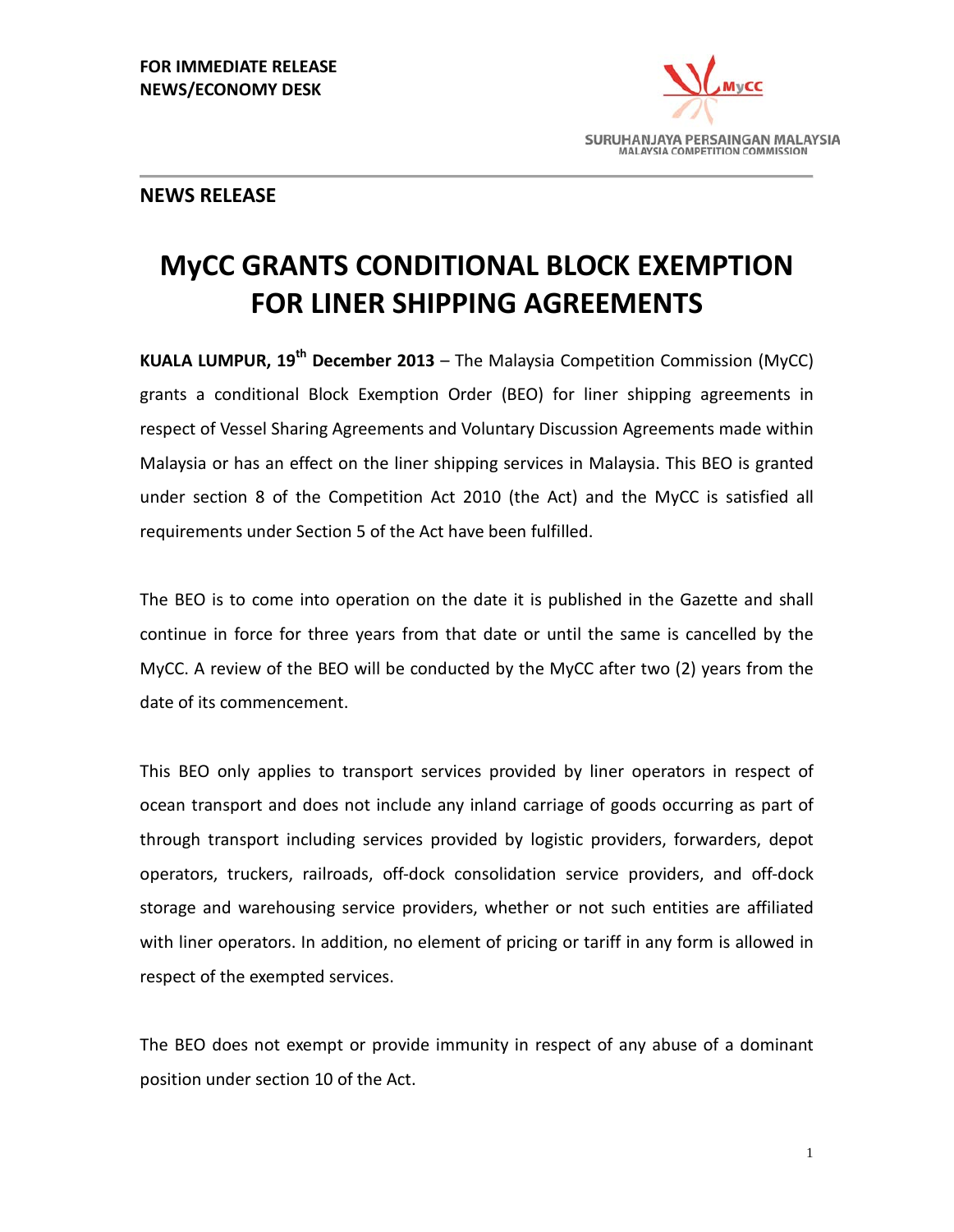

The MyCC's decision to grant the BEO was based on studies conducted on the industry, and after consultations with stakeholders including the relevant government agencies, such as Ministry of Finance (MOF), Ministry of Transport (MOT), Ministry of International Trade and Industry (MITI) and Economic Planning Unit (EPU). A nationwide public consultation was also held over a period of a few months beginning February this year and submissions from all stakeholders were taken into account in drawing up the BEO.

The BEO follows the block exemption application made by the Malaysia Shipowners Association (MASA), Shipping Association of Malaysia (SAM) and Federation of Malaysian Port Operators Council (FMPOC) filed with the MyCC previously.

Information on the BEO is also available for viewing on the MyCC website[, www.mycc.gov.my.](http://www.mycc.gov.my/)

---end---

**MEDIA:** Please refer to **Annexe A** below for additional background information.

**For media enquiries, please contact:** Rowena Wong, Tel +603 2273 2277 (ext 111), Email: [rowena@mycc.gov.my](mailto:rowena@mycc.gov.my) Anis Syafiqa, Tel +603 2273 2277 (ext 217), Email: [anis@mycc.gov.my](mailto:anis@mycc.gov.my) **Corporate Communication Unit Malaysia Competition Commission** 

## **About Malaysia Competition Commission (MyCC)**

Established in June 2011, MyCC is an independent body responsible for enforcing the Competition Act 2010, which was implemented to create healthy competition which would in turn stimulate productivity and innovation, thus creating wider choices of products for consumers with better quality and reasonable prices.

The Act applies to all commercial activities undertaken within and outside Malaysia that affects competition in the Malaysian market. It provides a regulatory framework including powers to investigate, adjudicate and impose penalties on the perpetrators of the competition laws.

For more information on the Act and MyCC activities, log on to [www.mycc.gov.my.](http://www.mycc.gov.my/)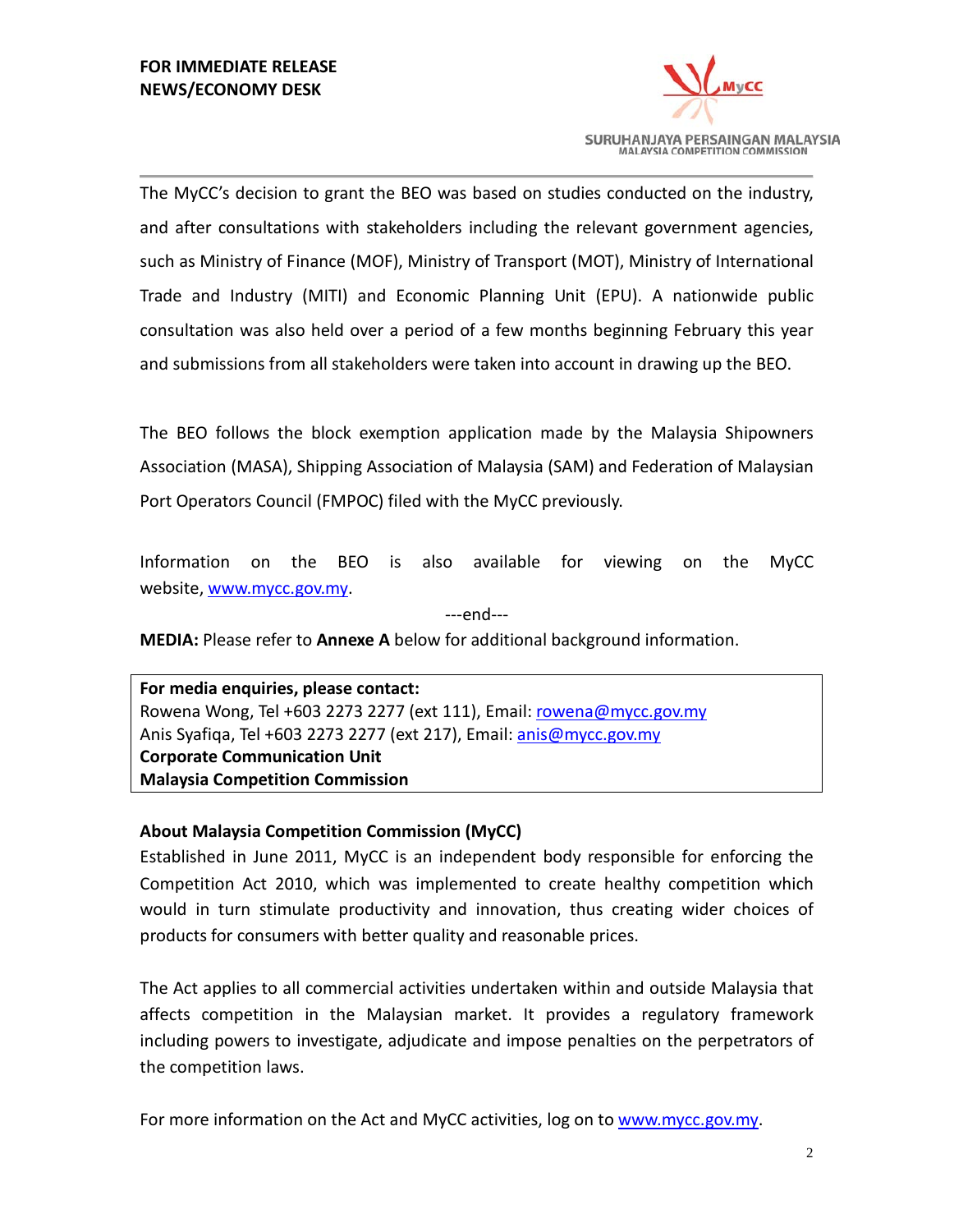

**ANNEXE A**

## **Notes to Editor:**

**Below is information on Section 4, 5, 8 and 10 of the Competition Act 2010. Further details on the BEO such as definitions, meeting requirements of Section 5 and applicable conditions are in the Explanatory Note (page 11) below.**

## *Section 4: Prohibited horizontal and vertical agreement*

- 4. (1) A horizontal or vertical agreement between enterprises is prohibited insofar as the agreement has the object or effect of significantly preventing, restricting or distorting competition in any market for goods or services.
	- (2) Without prejudice to the generality of subsection (1), a horizontal agreement between enterprises which has the object to—

(a) fix, directly or indirectly, a purchase or selling price or any other trading conditions;

- (b) share market or sources of supply;
- (c) limit or control—
	- (i) production;
	- (ii) market outlets or market access;
	- (iii) technical or technological development; or
	- (iv) investment; or
- (d) perform an act of bid rigging, is deemed to have the object of significantly preventing, restricting, or distorting competition in any market for goods or services.
- (3) Any enterprise which is a party to an agreement which is prohibited under this section shall be liable for infringement of the prohibition.

## *Section 5: Relief of liability*

5. Notwithstanding section 4, an enterprise which is a party to an agreement may relieve its liability for the infringement of the prohibition under section 4 based on the following reasons:

(a) there are significant identifiable technological, efficiency or social benefits directly arising from the agreement;

(b) the benefits could not reasonably have been provided by the parties to the agreement without the agreement having the effect of preventing, restricting or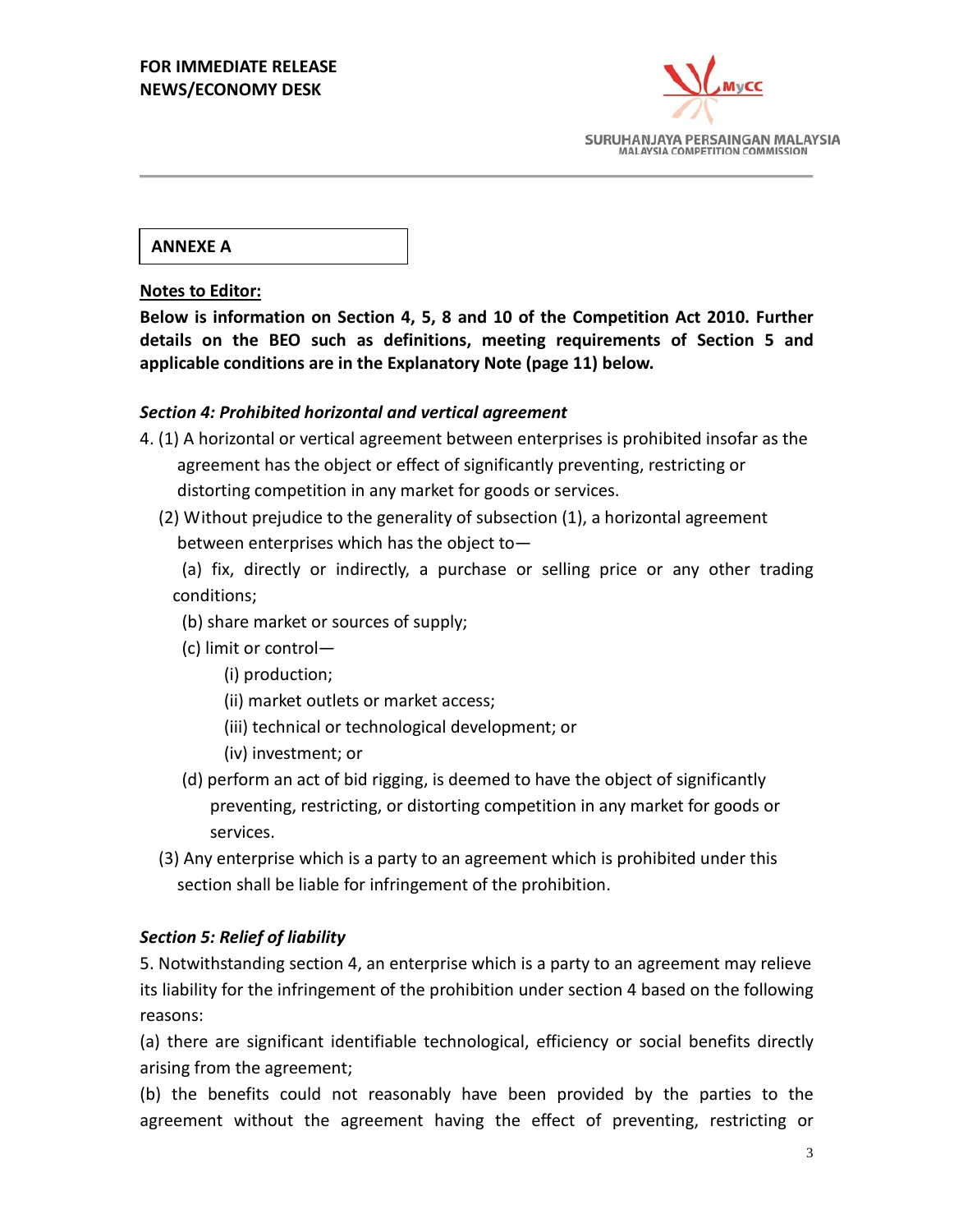

## distorting competition;

(c) the detrimental effect of the agreement on competition is proportionate to the benefits provided; and

(d) the agreement does not allow the enterprise concerned to eliminate competition completely in respect of a substantial part of the goods or services.

# *Section 8: Block exemption*

- 8. (1) If agreements which fall within a particular category of agreements are, in the opinion of the Commission, likely to be agreements to which section 5 applies, the Commission may, by order published in the Gazette, grant an exemption to the particular category of agreements.
	- (2) An exemption granted under this section is referred to as a "block exemption".
	- (3) An agreement which falls within a category specified in a block exemption is exempt from the prohibition under section 4.
	- (4) The Commission in granting the block exemption may impose any condition or obligation subject to which a block exemption shall have effect.
	- (5) A block exemption may provide that—
		- (a) if there is a breach of a condition imposed by the block exemption, the Commission may, by notice in writing, cancel the block exemption in respect of the agreement from the date of the breach;
		- (b) if there is a failure to comply with an obligation imposed by the block exemption, the Commission may, by notice in writing, cancel the block exemption in respect of the agreement;
		- (c) if the Commission considers that a particular agreement is not one to which section 5 applies, the Commission may, by notice in writing, cancel the block exemption in respect of the agreement from such date as the Commission may specify;
		- (d) the block exemption shall cease to have effect at the end of a period specified in the order; or
		- (e) the block exemption is to have effect from a date earlier than that on which the order is made.

## *Section 10: Abuse of dominant position*

10. (1) An enterprise is prohibited from engaging, whether independently or collectively, in any conduct which amounts to an abuse of a dominant position in any market for goods or services.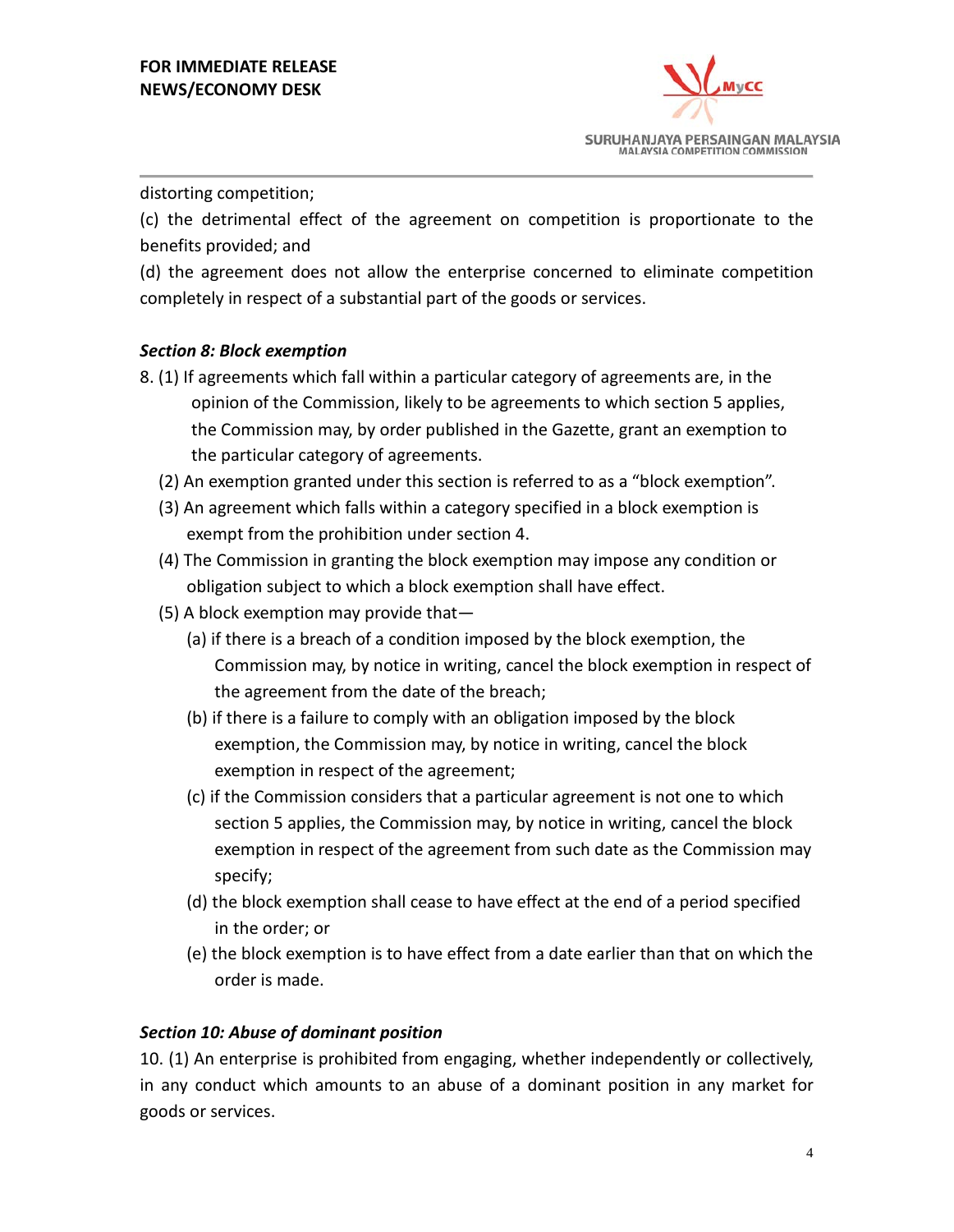

- (2) Without prejudice to the generality of subsection (1), an abuse of a dominant position may include—
- (a) directly or indirectly imposing unfair purchase or selling price or other unfair trading condition on any supplier or customer;
- (b) limiting or controlling—
	- (i) production;
	- (ii) market outlets or market access;
	- (iii) technical or technological development; or
	- (iv) investment, to the prejudice of consumers;
- (c) refusing to supply to a particular enterprise or group or category of enterprises;
- (d) applying different conditions to equivalent transactions with other trading parties to an extent that may—
	- (i) discourage new market entry or expansion or investment by an existing competitor;
	- (ii) force from the market or otherwise seriously damage an existing competitor which is no less efficient than the enterprise in a dominant position; or
	- (iii) harm competition in any market in which the dominant enterprise is participating or in any upstream or downstream market;
- (e) making the conclusion of contract subject to acceptance by other parties of supplementary conditions which by their nature or according to commercial usage have no connection with the subject matter of the contract;
- (f) any predatory behaviour towards competitors; or
- (g) buying up a scarce supply of intermediate goods or resources required by a competitor, in circumstances where the enterprise in a dominant position does not have a reasonable commercial justification for buying up the intermediate goods or resources to meet its own needs.
- (3) This section does not prohibit an enterprise in a dominant position from taking any step which has reasonable commercial justification or represents a reasonable commercial response to the market entry or market conduct of a competitor.
- (4) The fact that the market share of any enterprise is above or below any particular level shall not in itself be regarded as conclusive as to whether that enterprise occupies, or does not occupy, a dominant position in that market.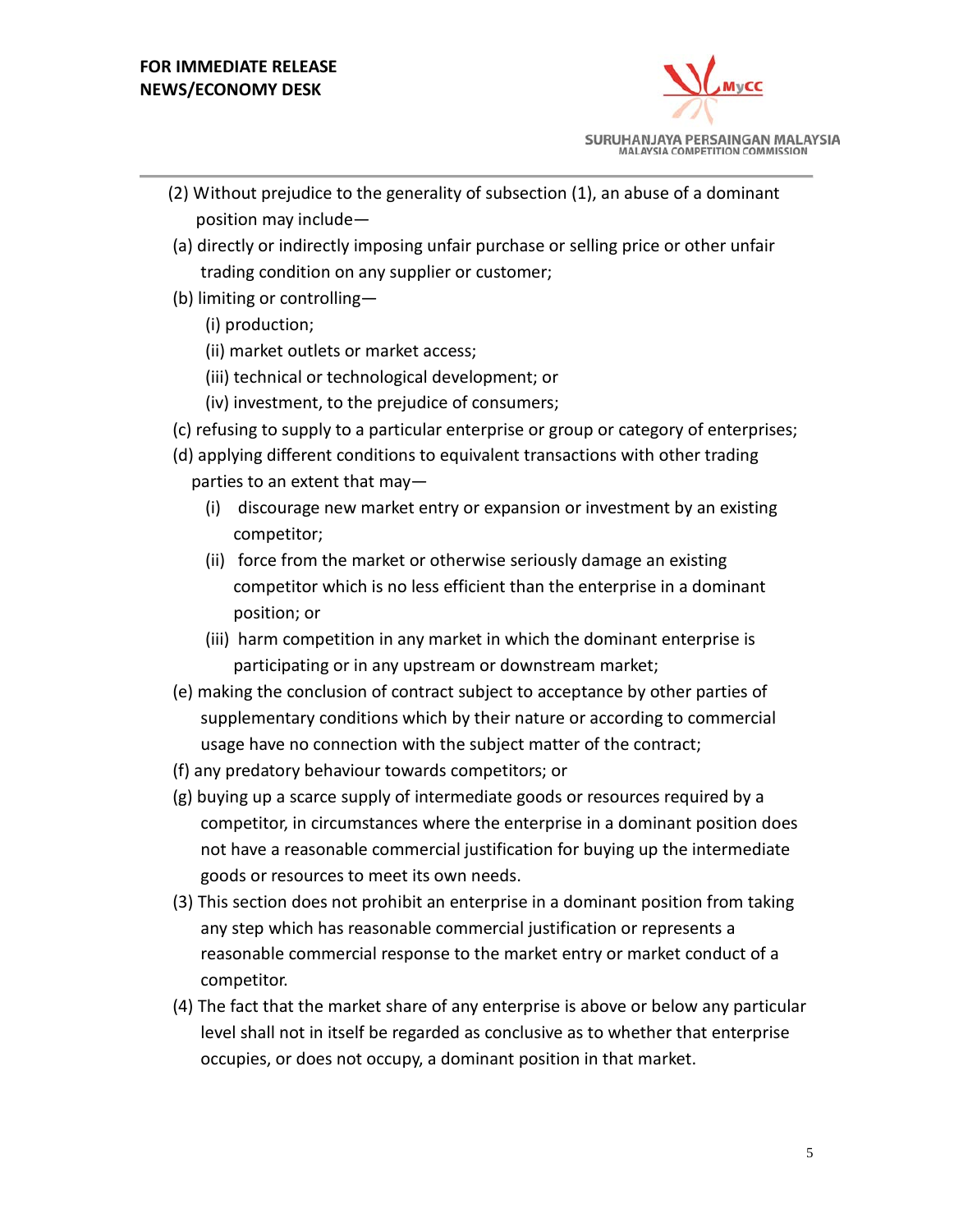

## **Explanatory Note**

# **COMPETITION (BLOCK EXEMPTION FOR VESSEL SHARING AGREEMENTS AND VOLUNTARY DISCUSSION AGREEMENTS IN RESPECT OF LINER SHIPPING) ORDER 2013**

## **1. Introduction**

- 1.1 This explanatory note is not a substitute for the Block Exemption Order (BEO). Persons in doubt about how they and their commercial activities may be affected by the BEO may wish to seek independent legal advice.
- 1.2 An application for a block exemption was submitted by the Malaysia Shipowners Association (MASA), the Shipping Association of Malaysia (SAM) and the Federation of Malaysia Port Operators Council (FMPOC) on 16 December 2011 pursuant to section 8 of the Competition Act 2010. The applicants sought a 5 year block exemption to be granted by the Malaysia Competition Commission (Commission) for liner shipping agreements in respect of Vessel Sharing Agreements (VSA) and Voluntary Discussion Agreements (VDA) entered into by liner shippers in respect of the entire transport chain including intra-modal transport services.
- 1.3 This BEO granted by the Commission is made under section 8 of the Competition Act 2010 and exempts VSA and VDA in respect of liner shipping. The Commission has granted the block exemption with conditions under section 8 of the Act and the Commission is satisfied that all the four requirements under section 5 has been fulfilled:
	- (a) There are significant identifiable efficiency benefits arising from the VSA and VDA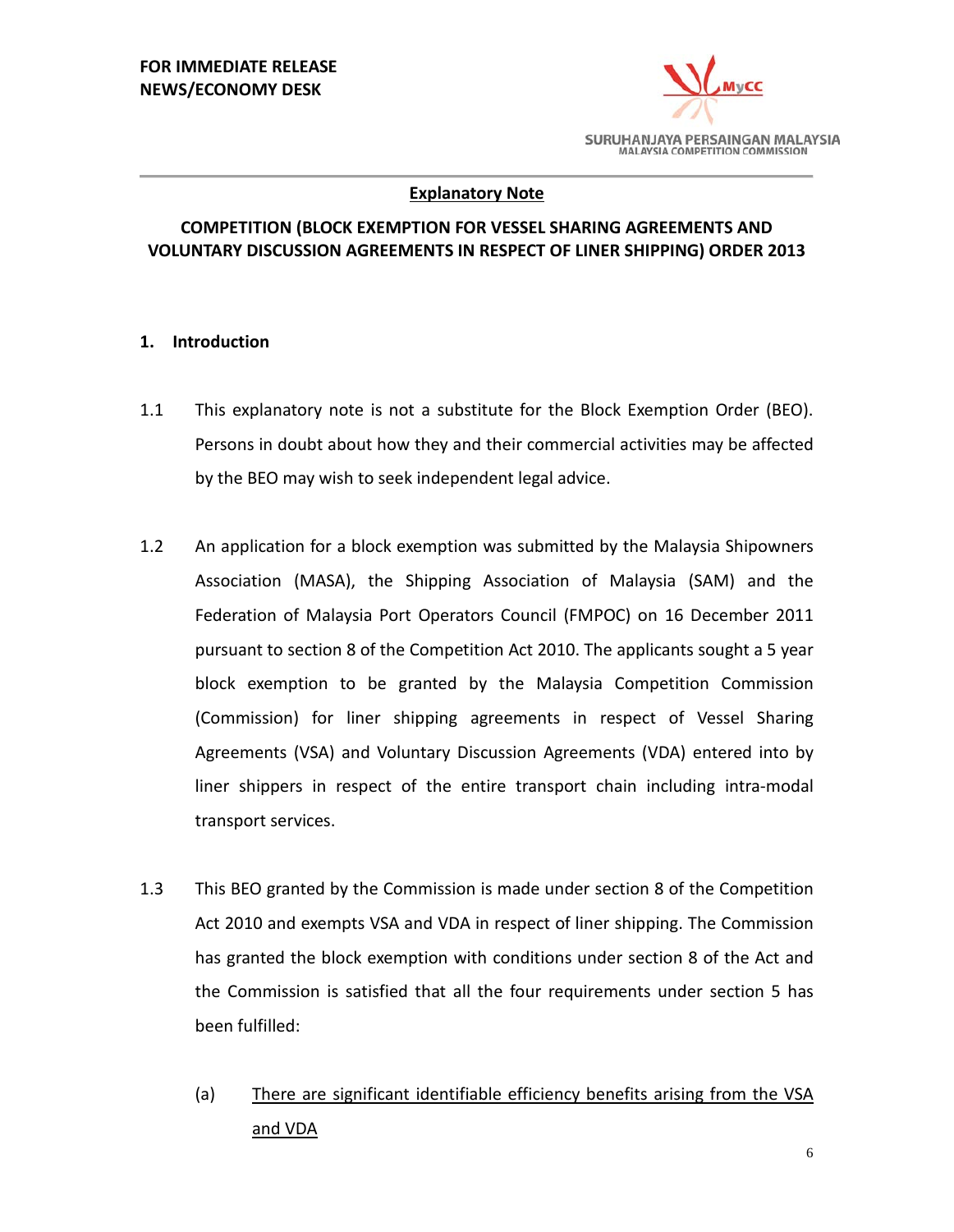# **FOR IMMEDIATE RELEASE NEWS/ECONOMY DESK**



High investment in vessels and operating cost for services require the need to have co-operation between liner operators to maintain the quality of services that is able to meet frequency and regularity which are the defining characteristics of scheduled shipping services for the benefit of the industry, including shippers. VSA and VDA allow liner operators to provide regularised scheduled services between large number of ports and many more destinations worldwide.

(b) The benefits could not reasonably have been provided by the parties to the VSA and VDA without the agreement having the effect of preventing, restricting or distorting competition

The nature of the liner shipping industry is such that its ability to provide scheduled services necessarily requires agreements among companies which would normally be competitors. VSA and VDA enable the liner shipping industry to continue investing billions of dollars in ships, new vessel services, equipment, infrastructure, information technology and other technological innovations in order to be able to continue providing liner shipping services. Scheduled and regular services cannot be provided at lower costs and regularity unless there is an agreement between competitors. These benefits could not have been provided unless there are agreements in place between liner operators.

#### (c) The detrimental effect of the VSA and VDA on competition is proportionate to the benefits provided

There has to be stability in the trade and regular services to meet the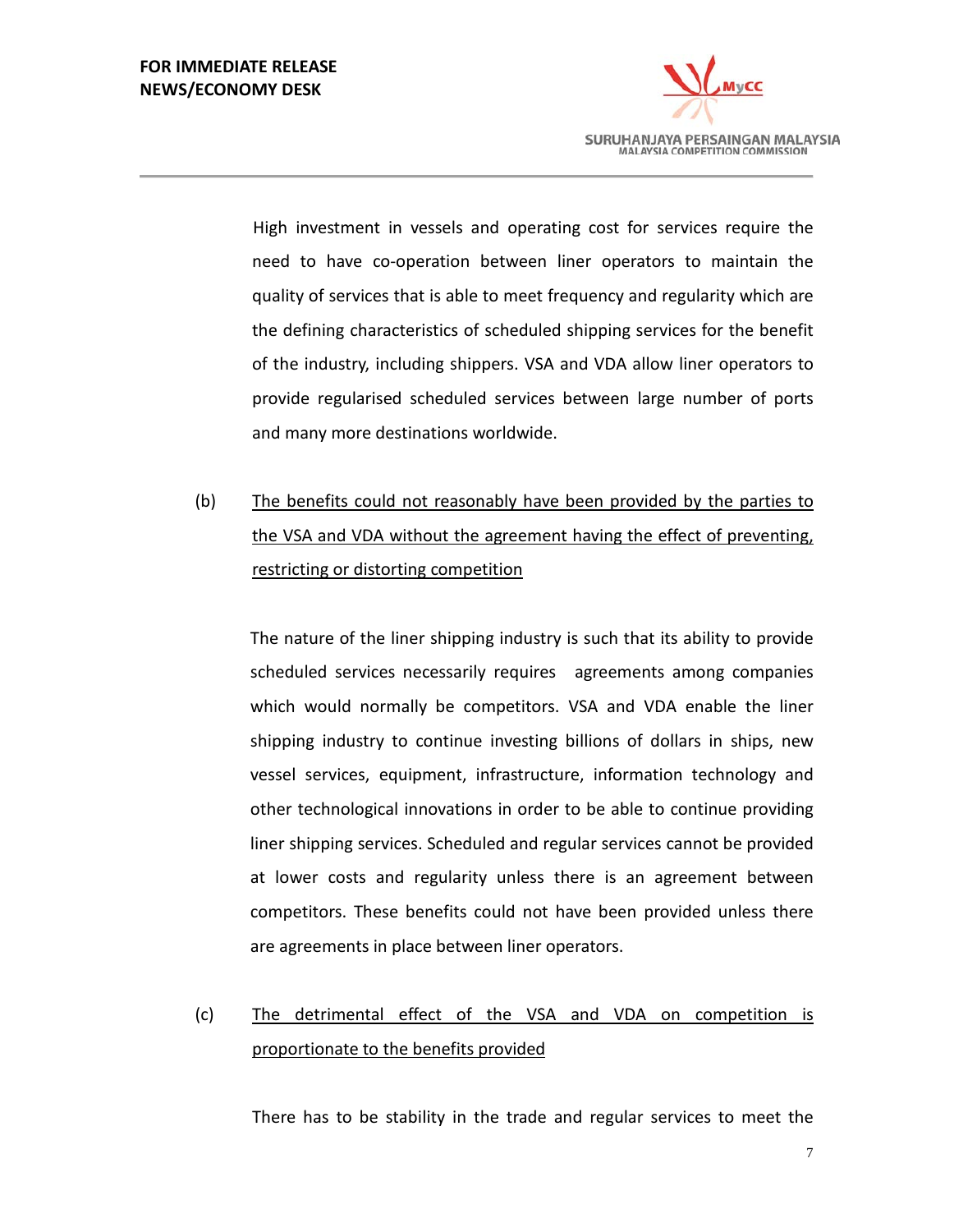

latent demand of shippers for services to include shipping small lots of cargoes to various destinations in the network of scheduled services. The detrimental effect of the agreements between the liner operators to provide such services is countered by the benefits brought about by such agreements.

Regularised and scheduled services allow for greater frequencies, lower costs and availability for the shippers regardless of size and regularity of shipments.

#### (d) The VSA and VDA do not allow liner operators to eliminate competition completely in respect of a substantial part of the liner shipping services

The BEO does not allow any form of price fixing or tariff agreements or recommendation between the liner operators. This is to ensure that the liner operators can provide independent rates to shippers and compete on pricing. Confidentiality of service contracts between operators and shippers can also be maintained as there can be no compulsion in the VSA or VDA to share such information.

These agreements do not eliminate competition completely as any party may individually fix rates or prices and they are free to compete on pricing and level of service.

Further to this, the BEO does not exempt or provide immunity in respect of any abuse of a dominant position under section 10 of the Act.

1.4 All agreements relating to the exempted services shall be lodged with the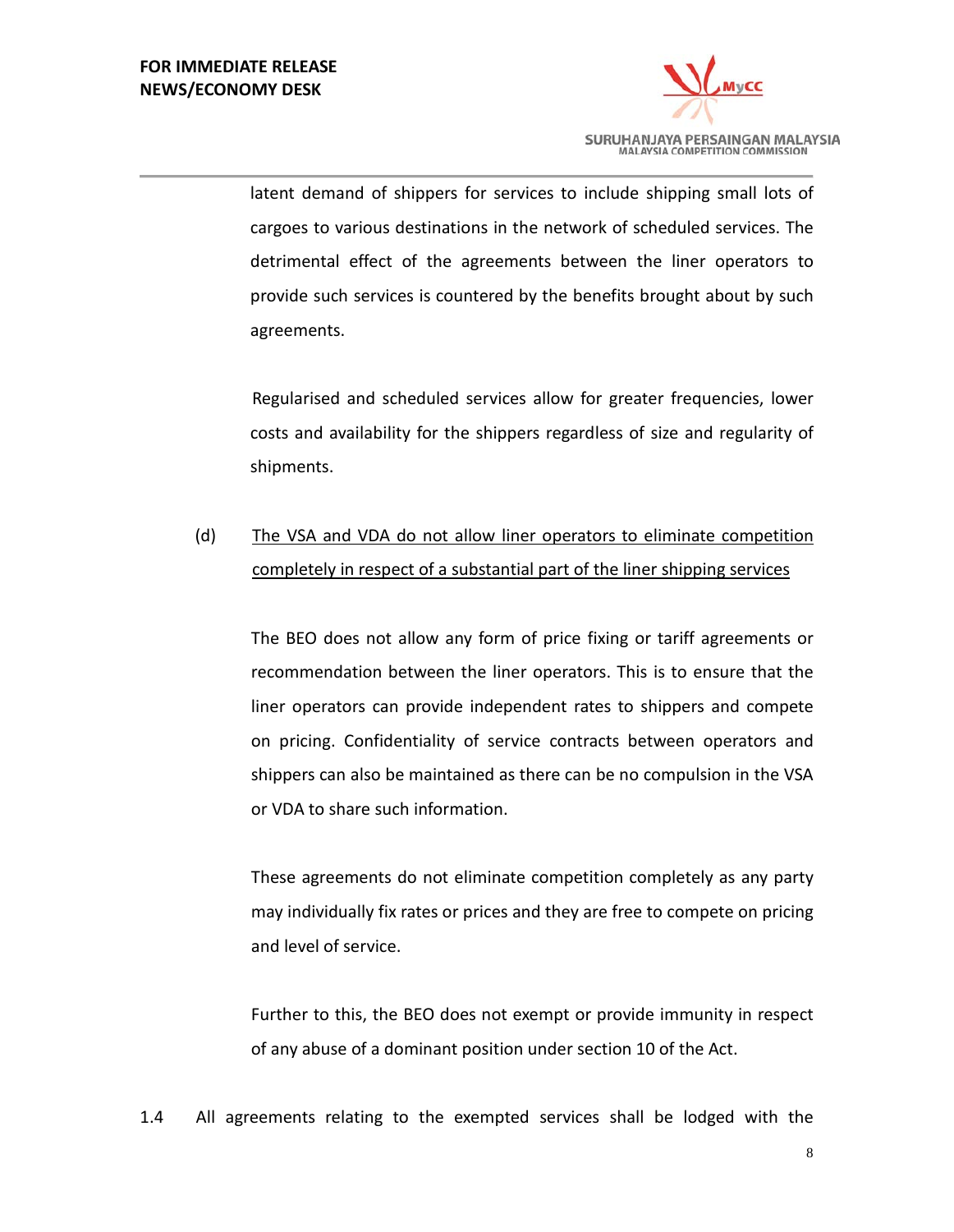# **FOR IMMEDIATE RELEASE NEWS/ECONOMY DESK**



Commission to ensure compliance of the conditions imposed. Relevant parts of the documents shall also be made available and easily accessible to the public.

- 1.5 In the course of assessing the block exemption application filed by the Applicants, the Commission had carefully considered many factors which would contribute to the determination of the Commission's decision. On this note, the Commission engaged various stakeholders to get their feedback including the relevant government agencies in particular, the Ministry of International Trade and Industry (MITI), the Ministry of Transport (MOT), the Ministry of Finance (MOF) as well as the Economic Planning Unit (EPU). A series of public consultations were also held in Kuala Lumpur, Penang, Kota Kinabalu, Kuching and Johor Bahru which were aimed at obtaining feedback from the other stakeholders including the freight forwarders, hauliers as well as manufacturers.
- 1.6 Apart from the Applicants, other stakeholders who had provided written responses on the block exemption application during the public consultations are listed as below:
	- a) DIC Compounds (Malaysia Sdn. Bhd.);
	- b) Malaysia Steel and Metal Distributors' Association;
	- c) Malaysia Hardware, Machinery & Building Material Dealers' Association;
	- d) Federation of Malaysia Manufacturers;
	- e) Malaysian International Chambers of Commerce and Industry; and
	- f) Federation of Sabah Manufacturers (Jointly submitted by):
		- •Sabah United Chinese Chamber of Commerce & Industry;
		- •Kota Kinabalu Chinese Chamber of Commerce & Industry;
		- •Sabah Timber Industry Association;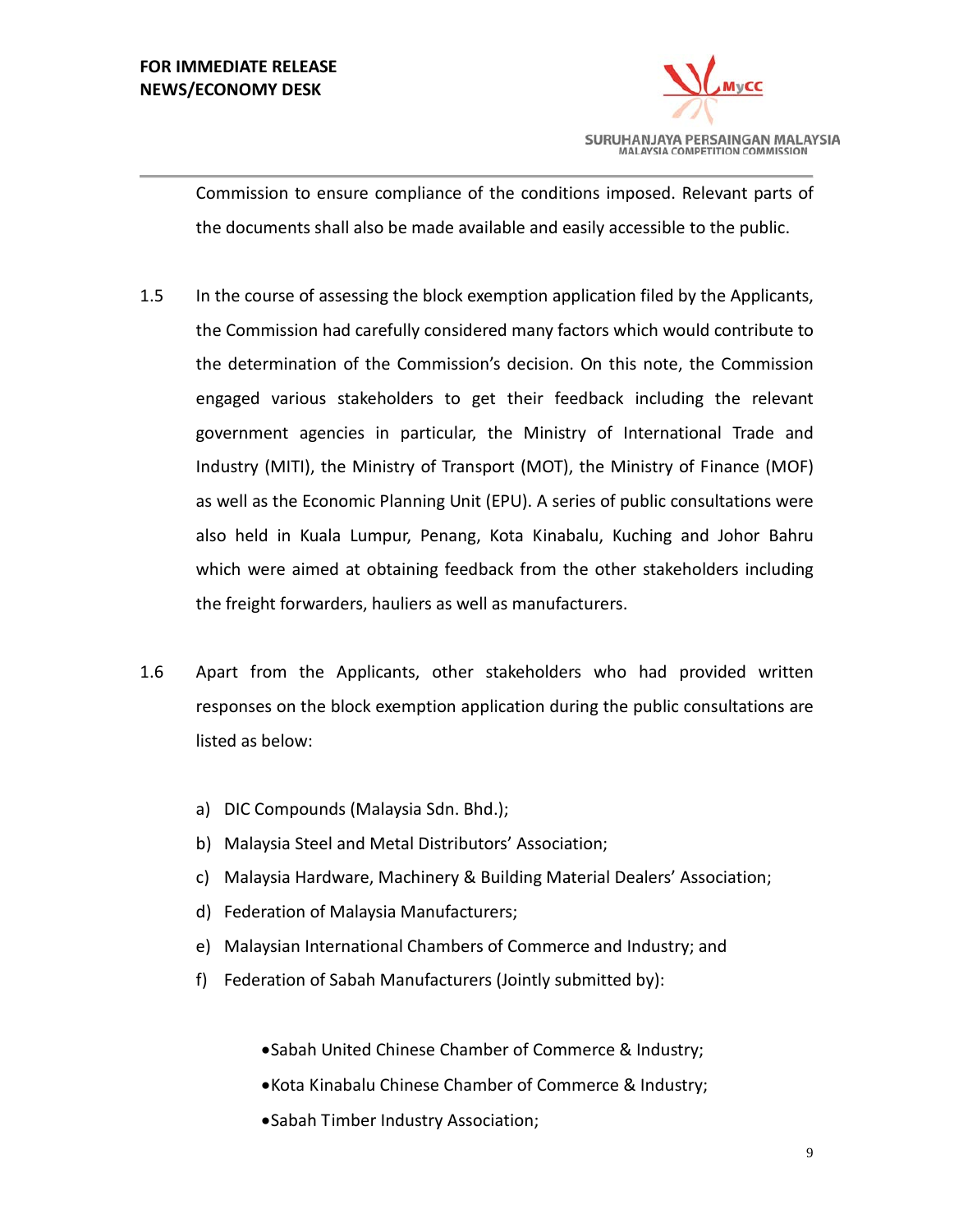

- •Sabah Furniture Association;
- •Sabah Housing and Real Estate Developers Association;
- •Malaysian International Chamber of Commerce & Industry, Sabah;
- •Malaysian Plastic Manufacturers Association, Sabah;
- •Federation of Malaysian Manufacturers Sabah Representative Office;
- •Kadazandusun Chamber of Commerce & Industry;
- •Kota Kinabalu Forwarding Agents Association;
- •Persatuan Pengusaha Lori Kontena Kota Kinabalu;
- •Sabah West Coast Lorry Transportation Association;
- •Malaysian Association of Tour and Travel Agents;
- •Kota Kinabalu Hardware Machinery & Building Material Traders Association, Sabah;
- •The Institution of Engineers, Sabah Branch;
- •Association of Consulting Engineers Malaysia Sabah Branch;
- •Consumer Affairs & Protection Society of Sabah;
- •Sabah Bakery Association;
- •Sabah Confectionery & Bakery Association;
- •Sandakan Coffee Association; and
- •KKIP Investors Council.
- 1.7 After taking into consideration all the feedback and findings, the Commission has agreed to grant the block exemption subject to the following additional conditions.
- 1.8 The BEO granted by the Commission however is not for the whole of the intra-modal transport services (including the land carriage of goods and warehousing services) as requested by the Applicants. In addition, no element of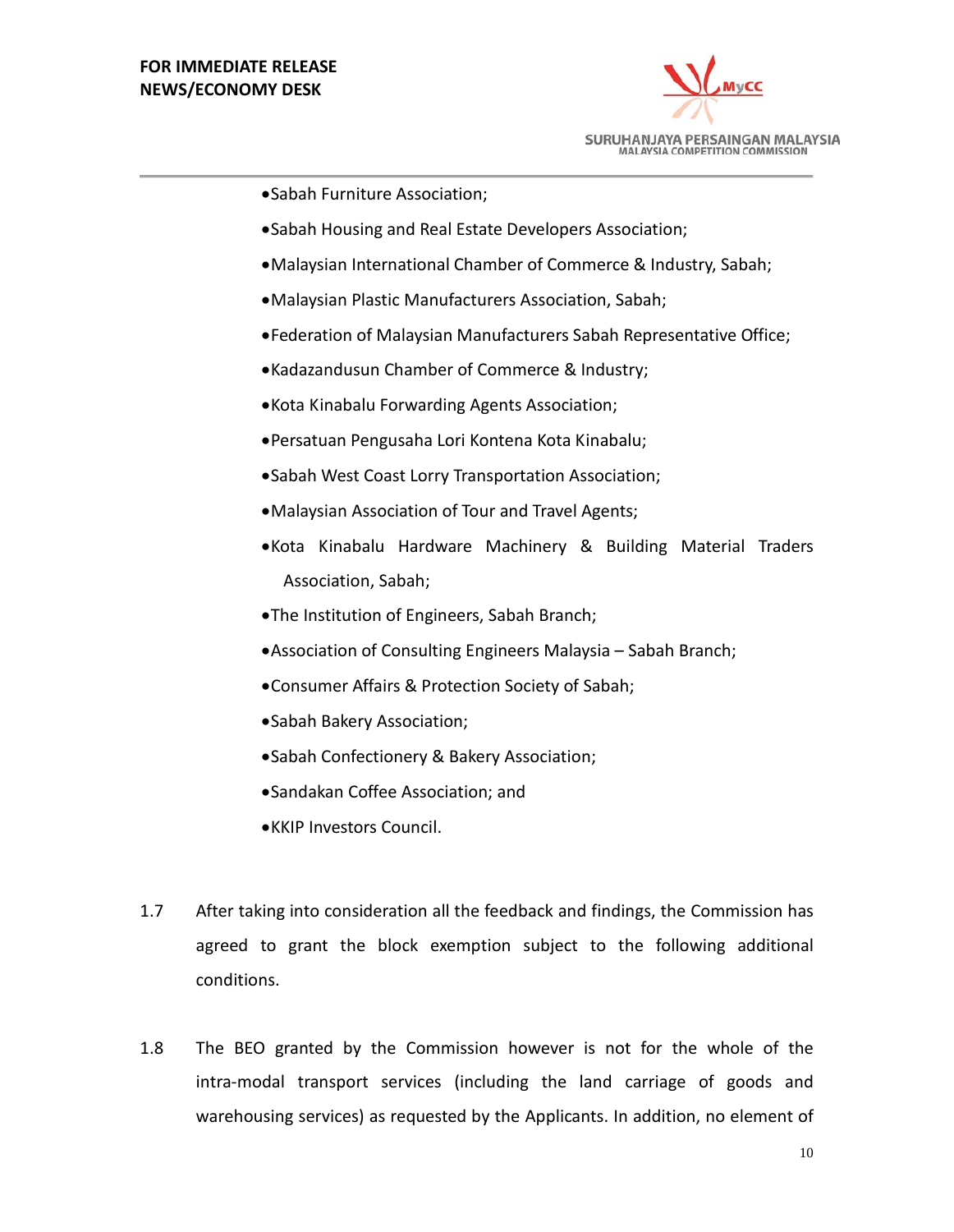

pricing or tariff in any form is allowed in respect of these services.

1.9 The BEO shall only apply to transport services provided by liner operators in respect of ocean transport and shall not include any inland carriage of goods occurring as part of through transport including services provided by logistics providers, forwarders, depot operators, truckers, railroads, off-dock consolidation facility service providers, and off-dock storage and warehousing service providers, whether or not such entities are affiliated with liner operators.

## **2. Commencement and Duration**

This BEO shall come into force on the date it is published in the Gazette and shall continue in force for three years from the same date or until the BEO is cancelled by the Commission as provided under section 8(5) of the Act. A review of the BEO will be conducted by the Commission after two (2) years from the date of its commencement.

## **3. Definitions**

## *Liner operator*

3.1 A liner operator is defined as an enterprise which provides liner shipping services and is a party to a VSA and/or VDA.

## *Liner shipping services*

3.2 Liner shipping services is defined as the containerised and other scheduled transport of goods by ocean carriers on a regular basis on any particular route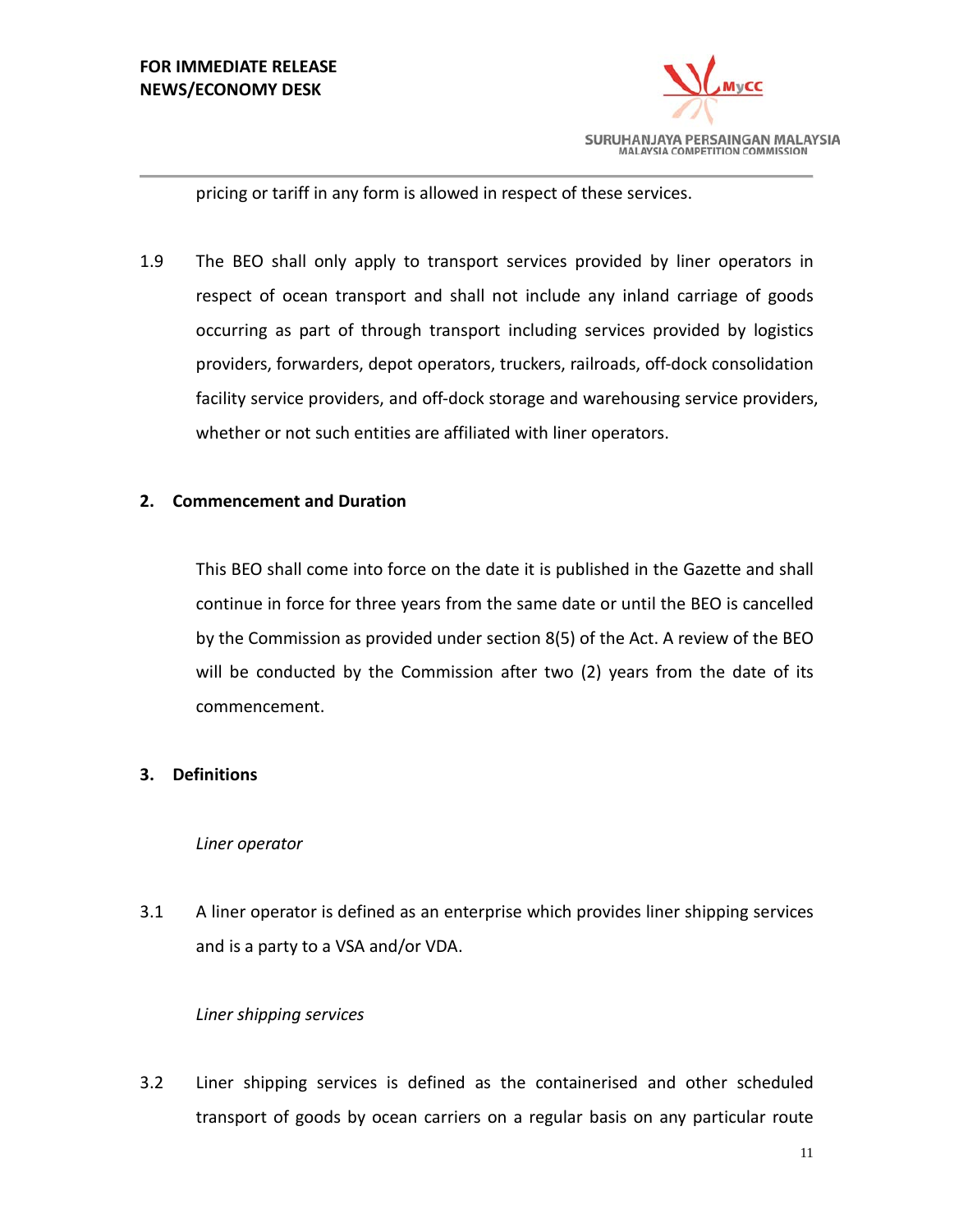

between ports and in accordance with timetables and sailing dates advertised in advance and made available, even on an occasional basis, by such operators to any transport user against payment. Full vessel chartering arrangements with customers, such as tanker and bulk vessel operations are excluded from this BEO.

3.3 It shall only include services provided by liner operators in respect of ocean transport and excludes all inland carriage of goods occurring as part of through transport including services provided by logistics providers, forwarders, depot operators, truckers, railroads, off-dock consolidation facility service providers, and off-dock storage and warehousing service providers, whether or not such entities are affiliated with liner operators. Such services of inland carriage of goods shall be subject to the Act.

VSA

3.4 VSA means an agreement in which the members of such agreement shall only discuss and agree on operational arrangements relating to the provision of liner shipping services, including the coordination or joint operation of vessel services, and the exchange or charter of vessel space. The agreement shall not include any agreement or recommendation relating to rates and tariff on transport users.

VDA

3.5 VDA means an agreement in which the liner operator members to such agreements may exchange and review market data, supply and demand forecasts, international trade flows and industry trends, and discuss and agree to such similar commercial issues.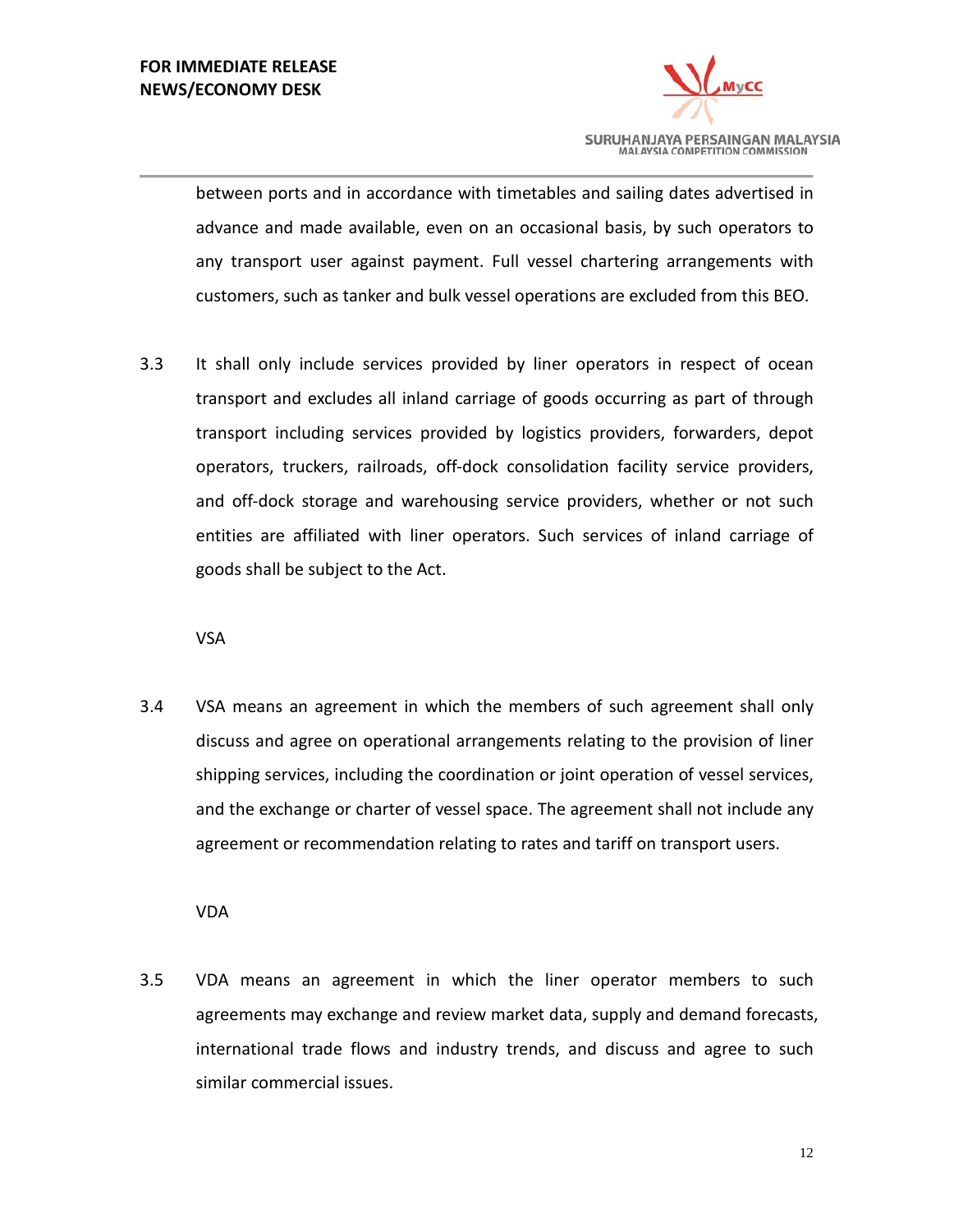

## **4. Exempted VSA and VDA**

4.1 To qualify for exemption, the parties of the VSA and VDA must adhere to the conditions set out under paragraph 4(1) of the BEO.

## 4.2 VSA

- (i) shall only be for the sharing of vessels, joint operation of vessel services, exchange or charter of vessel space between the liner operators;
- (ii) shall not include any inland carriage of goods occurring as part of through transport including services provided by logistics providers, forwarders, depot operators, truckers, railroads, off-dock consolidation facility service providers, and off-dock storage and warehousing service providers, whether or not such entities are affiliated with liner operators;
- (iii) shall be for a reasonable period of time;
- (iv) shall not contain any element of price fixing or price or tariff recommendation by the parties imposed on the transport users;
- (v) shall not require the disclosure, whether to other liner operators or otherwise, of confidential information concerning service arrangements by the liner operators; and
- (vi) shall allow any party to the agreement on the basis of an individual to enter into any confidential contract and to offer his own service arrangements and pricing.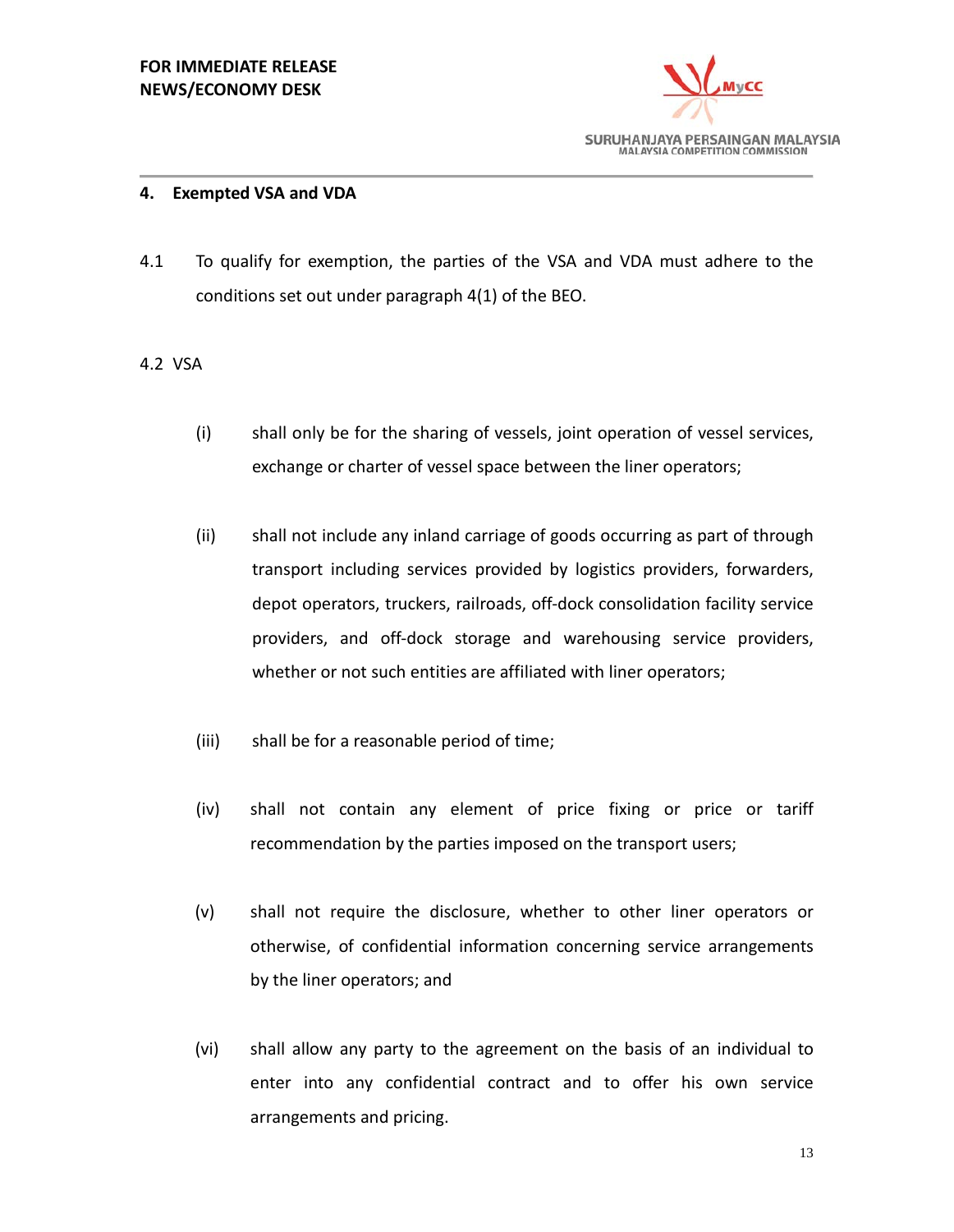# **FOR IMMEDIATE RELEASE NEWS/ECONOMY DESK**



# 4.3 VDA

- (i) shall only be for the sharing of information relating to the industry and shall be non-binding on the parties;
- (ii) shall not include any inland carriage of goods occurring as part of through transport including services provided by logistics providers, forwarders, depot operators, truckers, railroads, off-dock consolidation facility service providers, and off-dock storage and warehousing service providers, whether or not such entities are affiliated with liner operators;
- (iii) shall be for a reasonable period of time;
- (iv) shall not contain any element of price fixing or price recommendation by the parties imposed on the transport users;
- (v) shall not impose any penalty or financial loss imposed on any party departing from the agreement;
- (vi) shall allow any party to the agreement to withdraw from the agreement on giving a reasonable period of notice;
- (vii) shall not require the disclosure, whether to other liner operators or otherwise, of confidential information concerning service arrangements by the liner operators; and
- (viii) shall allow any party to the agreement on the basis of an individual to